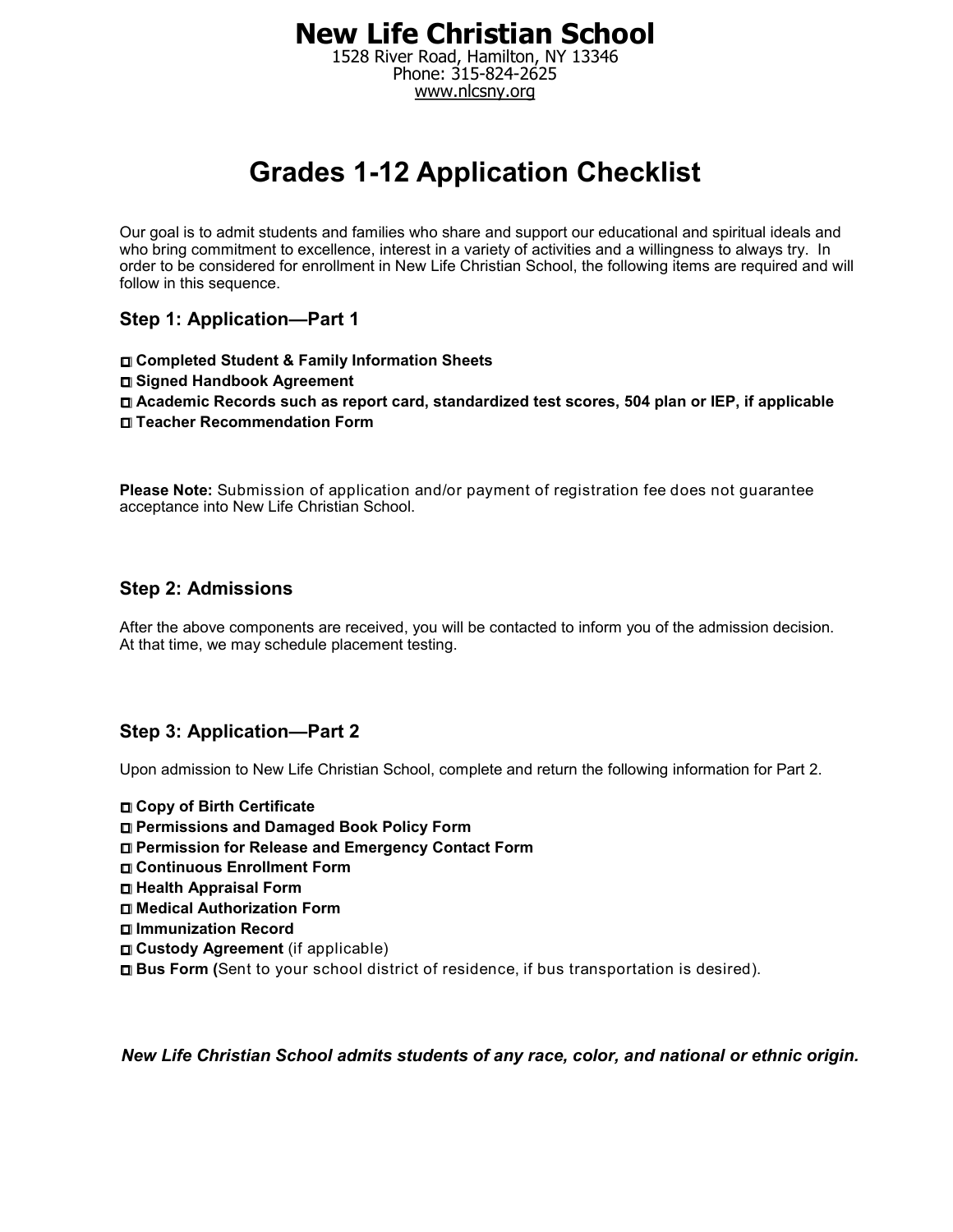1528 River Road, Hamilton, NY 13346 Phone: 315-824-2625 www.nlcsny.org

#### **GRADES 1-12 STUDENT APPLICATION Part 1**

|                                                                                                                      | Applying for: □ Current School Year □ Next School Year |                |                               |
|----------------------------------------------------------------------------------------------------------------------|--------------------------------------------------------|----------------|-------------------------------|
| Student Name<br>Last First Middle                                                                                    |                                                        |                | Name Used____________________ |
| □ Male □ Female Date of Birth _____________ Place of Birth ______________ Age_______ Current Grade______             |                                                        |                |                               |
|                                                                                                                      |                                                        | City/State/Zip |                               |
| School District of residence expansion of the control of the Current School attending                                |                                                        |                |                               |
| How did you hear about New Life Christian School? ______________________________                                     |                                                        |                |                               |
| Has applicant previously been enrolled at NLCS? $\square$ Yes $\square$ No If yes, when?                             |                                                        |                |                               |
| What characteristics of our school interest your family, and why do you think our school is a good match for<br>you? |                                                        |                |                               |

| Father/Guardian                                                             | Mother/Guardian                               |
|-----------------------------------------------------------------------------|-----------------------------------------------|
| Name: <u>_____________________________</u>                                  | Name:                                         |
| Relationship to Applicant:<br>Home Address (if different): ________________ |                                               |
|                                                                             |                                               |
|                                                                             | Cell Phone: _____________________________     |
|                                                                             | Work Phone: ______________________________    |
|                                                                             |                                               |
|                                                                             |                                               |
|                                                                             |                                               |
| <b>Current Church Affiliation</b>                                           | <b>Current Church Affiliation</b>             |
| Home Church: <u>_________________________________</u>                       | Home Church (if different): _________________ |
| Pastor's Name:                                                              | Pastor's Name (if different): _______________ |

 $\mathcal{L}_\mathcal{L} = \{ \mathcal{L}_\mathcal{L} = \{ \mathcal{L}_\mathcal{L} = \{ \mathcal{L}_\mathcal{L} = \{ \mathcal{L}_\mathcal{L} = \{ \mathcal{L}_\mathcal{L} = \{ \mathcal{L}_\mathcal{L} = \{ \mathcal{L}_\mathcal{L} = \{ \mathcal{L}_\mathcal{L} = \{ \mathcal{L}_\mathcal{L} = \{ \mathcal{L}_\mathcal{L} = \{ \mathcal{L}_\mathcal{L} = \{ \mathcal{L}_\mathcal{L} = \{ \mathcal{L}_\mathcal{L} = \{ \mathcal{L}_\mathcal{$ 

Parents of Applicant are: circle applicable one(s)

Married Separated Divorced Mother remarried Father remarried

Single Parent Mother deceased Father deceased

| <b>Siblings</b> | Age | Grade | <b>Current School</b> |
|-----------------|-----|-------|-----------------------|
|                 |     |       |                       |
|                 |     |       |                       |
|                 |     |       |                       |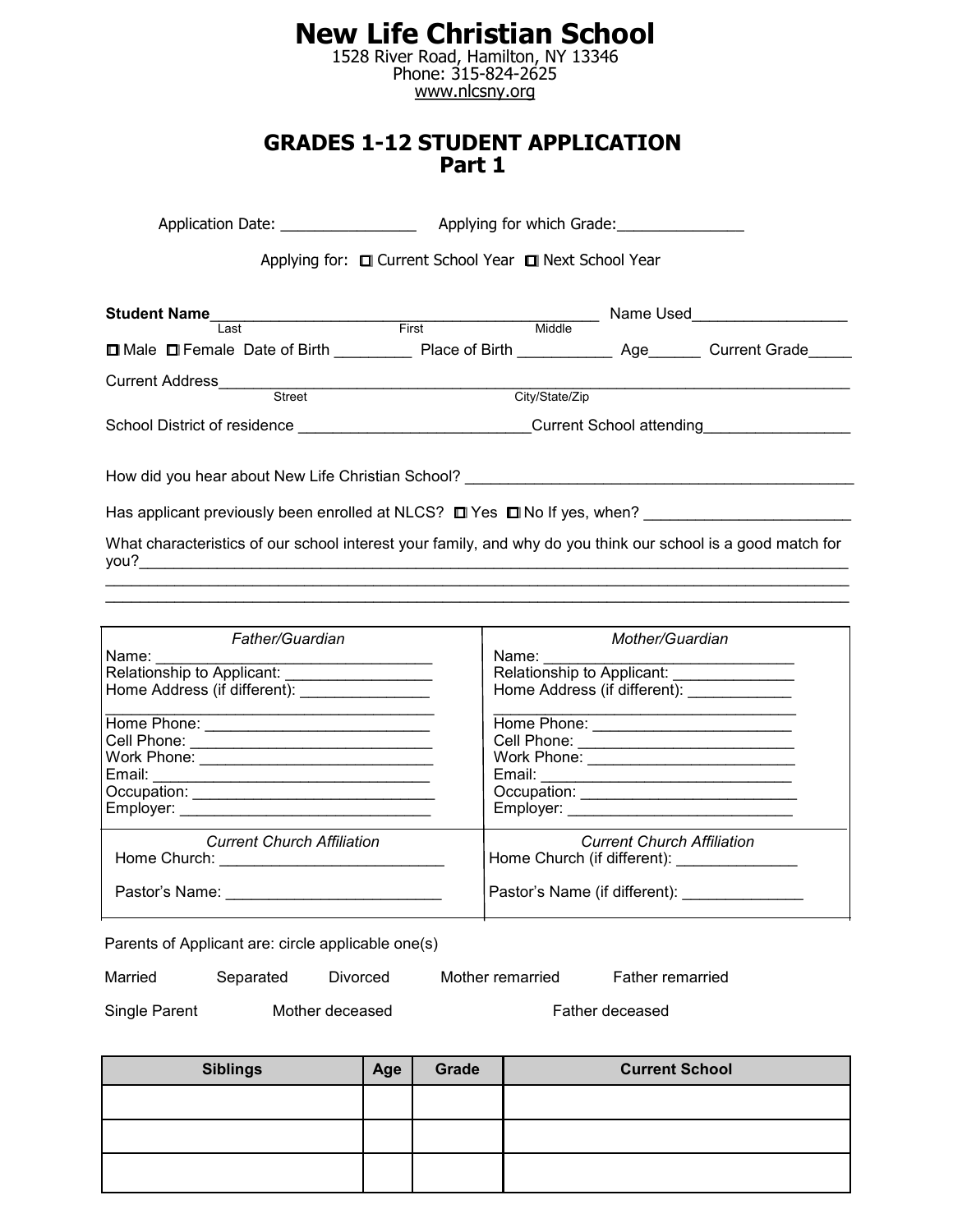1528 River Road, Hamilton, NY 13346 Phone: 315-824-2625 www.nlcsny.org

# **Academic Information**

To be completed by the parent

What are your child's interests?\_\_\_\_\_\_\_\_\_\_\_\_\_\_\_\_\_\_\_\_\_\_\_\_\_\_\_\_\_\_\_\_\_\_\_\_\_\_\_\_\_\_\_\_\_\_\_\_\_\_\_\_\_\_\_\_\_\_\_\_ What are your child's strengths? \_\_\_\_\_\_\_\_\_\_\_\_\_\_\_\_\_\_\_\_\_\_\_\_\_\_\_\_\_\_\_\_\_\_\_\_\_\_\_\_\_\_\_\_\_\_\_\_\_\_\_\_\_\_\_\_\_\_\_ \_\_\_\_\_\_\_\_\_\_\_\_\_\_\_\_\_\_\_\_\_\_\_\_\_\_\_\_\_\_\_\_\_\_\_\_\_\_\_\_\_\_\_\_\_\_\_\_\_\_\_\_\_\_\_\_\_\_\_\_\_\_\_\_\_\_\_\_\_\_\_\_\_\_\_\_\_\_\_\_\_\_\_\_\_ What concerns may you have regarding your child's current progress (academic, behavioral, or physical health)? \_\_\_\_\_\_\_\_\_\_\_\_\_\_\_\_\_\_\_\_\_\_\_\_\_\_\_\_\_\_\_\_\_\_\_\_\_\_\_\_\_\_\_\_\_\_\_\_\_\_\_\_\_\_\_\_\_\_\_\_\_\_\_\_\_\_\_\_\_\_\_\_\_\_\_\_\_\_\_\_\_\_\_\_\_ \_\_\_\_\_\_\_\_\_\_\_\_\_\_\_\_\_\_\_\_\_\_\_\_\_\_\_\_\_\_\_\_\_\_\_\_\_\_\_\_\_\_\_\_\_\_\_\_\_\_\_\_\_\_\_\_\_\_\_\_\_\_\_\_\_\_\_\_\_\_\_\_\_\_\_\_\_\_\_\_\_\_\_\_\_ Has your child ever failed or repeated a grade? \_\_\_\_\_ If yes, please explain: \_\_\_\_\_\_\_\_\_\_\_\_\_\_\_\_\_\_\_\_\_ Has your child ever skipped a grade? \_\_\_\_\_ If yes, please explain: \_\_\_\_\_\_\_\_\_\_\_\_\_\_\_\_\_\_\_\_\_\_\_\_\_\_\_\_\_\_\_\_ \_\_\_\_\_\_\_\_\_\_\_\_\_\_\_\_\_\_\_\_\_\_\_\_\_\_\_\_\_\_\_\_\_\_\_\_\_\_\_\_\_\_\_\_\_\_\_\_\_\_\_\_\_\_\_\_\_\_\_\_\_\_\_\_\_\_\_\_\_\_\_\_\_\_\_\_\_\_\_\_\_\_\_\_\_ Has your child ever been suspended or expelled? If yes, please explain: Has your child ever been tested, diagnosed, or enrolled in any special education program? Examples are resource room, reading or speech difficulty, learning or occupational disability, ADD / ADHD, etc. Please explain and give proper documentation.  $\mathcal{L}_\mathcal{L} = \{ \mathcal{L}_\mathcal{L} = \{ \mathcal{L}_\mathcal{L} = \{ \mathcal{L}_\mathcal{L} = \{ \mathcal{L}_\mathcal{L} = \{ \mathcal{L}_\mathcal{L} = \{ \mathcal{L}_\mathcal{L} = \{ \mathcal{L}_\mathcal{L} = \{ \mathcal{L}_\mathcal{L} = \{ \mathcal{L}_\mathcal{L} = \{ \mathcal{L}_\mathcal{L} = \{ \mathcal{L}_\mathcal{L} = \{ \mathcal{L}_\mathcal{L} = \{ \mathcal{L}_\mathcal{L} = \{ \mathcal{L}_\mathcal{$ What do you see as your role as a parent in your child's education?  $\mathcal{L}_\mathcal{L} = \{ \mathcal{L}_\mathcal{L} = \{ \mathcal{L}_\mathcal{L} = \{ \mathcal{L}_\mathcal{L} = \{ \mathcal{L}_\mathcal{L} = \{ \mathcal{L}_\mathcal{L} = \{ \mathcal{L}_\mathcal{L} = \{ \mathcal{L}_\mathcal{L} = \{ \mathcal{L}_\mathcal{L} = \{ \mathcal{L}_\mathcal{L} = \{ \mathcal{L}_\mathcal{L} = \{ \mathcal{L}_\mathcal{L} = \{ \mathcal{L}_\mathcal{L} = \{ \mathcal{L}_\mathcal{L} = \{ \mathcal{L}_\mathcal{$ What expectations do you have of the education your child will receive at New Life?  $\mathcal{L}_\mathcal{L} = \{ \mathcal{L}_\mathcal{L} = \{ \mathcal{L}_\mathcal{L} = \{ \mathcal{L}_\mathcal{L} = \{ \mathcal{L}_\mathcal{L} = \{ \mathcal{L}_\mathcal{L} = \{ \mathcal{L}_\mathcal{L} = \{ \mathcal{L}_\mathcal{L} = \{ \mathcal{L}_\mathcal{L} = \{ \mathcal{L}_\mathcal{L} = \{ \mathcal{L}_\mathcal{L} = \{ \mathcal{L}_\mathcal{L} = \{ \mathcal{L}_\mathcal{L} = \{ \mathcal{L}_\mathcal{L} = \{ \mathcal{L}_\mathcal{$ \_\_\_\_\_\_\_\_\_\_\_\_\_\_\_\_\_\_\_\_\_\_\_\_\_\_\_\_\_\_\_\_\_\_\_\_\_\_\_\_\_\_\_\_\_\_\_\_\_\_\_\_\_\_\_\_\_\_\_\_\_\_\_\_\_\_\_\_\_\_\_\_\_\_\_\_\_\_\_\_\_\_\_\_\_ Describe the study habits and work ethic of your child.  $\square$  Completes all assignments on time  $\square$  Self-motivated  $\Box$  Completes most assignments on time  $\Box$  Requires some encouragement  $\Box$  Has difficulty completing and turning  $\Box$  Requires tutoring to understand material assignments in on time **Authorization** We / I affirm that the information on this application is true to the best of our / my knowledge.  $\mathcal{L}_\mathcal{L} = \mathcal{L}_\mathcal{L} = \mathcal{L}_\mathcal{L} = \mathcal{L}_\mathcal{L} = \mathcal{L}_\mathcal{L} = \mathcal{L}_\mathcal{L} = \mathcal{L}_\mathcal{L} = \mathcal{L}_\mathcal{L} = \mathcal{L}_\mathcal{L} = \mathcal{L}_\mathcal{L} = \mathcal{L}_\mathcal{L} = \mathcal{L}_\mathcal{L} = \mathcal{L}_\mathcal{L} = \mathcal{L}_\mathcal{L} = \mathcal{L}_\mathcal{L} = \mathcal{L}_\mathcal{L} = \mathcal{L}_\mathcal{L}$ Father's Printed Name Father's Signature Date Date Mother's Printed Name Mother's Signature Date Date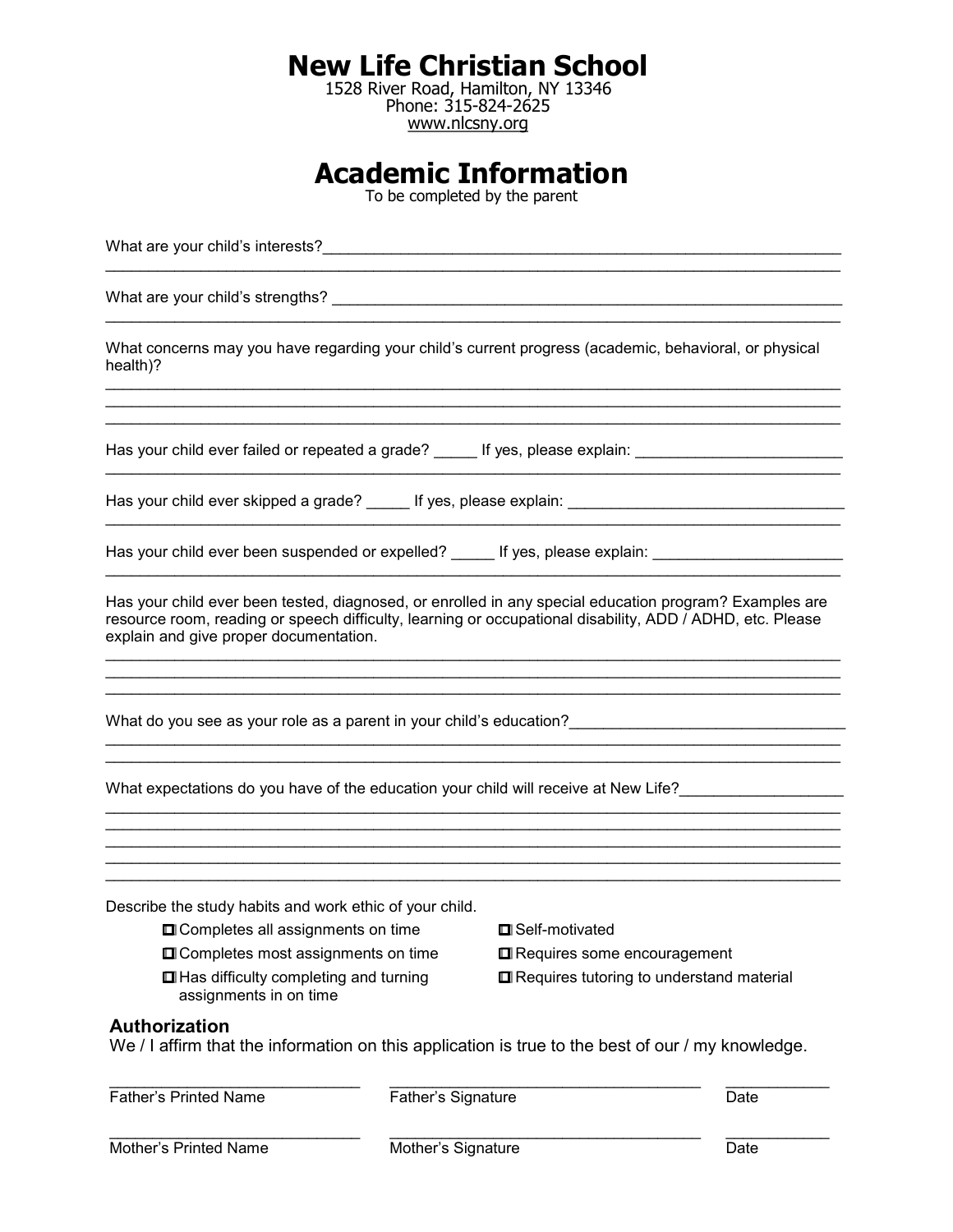1528 River Road, Hamilton, NY 13346 Phone: 315-824-2625 www.nlcsny.org

# **Student Information Questionnaire**

This form is only for students **entering 5th-12 grade**, and is to be answered by the **applying student**  and returned with the application. Required for enrollment consideration. Please use additional sheets if necessary.

Student's name \_\_\_\_\_\_\_\_\_\_\_\_\_\_\_\_\_\_\_\_\_\_\_\_\_\_\_\_\_\_\_\_\_\_\_ Grade entering \_\_\_\_\_\_\_\_\_

In what ways are you excited or apprehensive about being enrolled in New Life Christian School?

|                                        | Are you a Christian as explained in I John 1:9? $\Box$ Yes $\Box$ No If yes, please share how and when you                                                                                     |
|----------------------------------------|------------------------------------------------------------------------------------------------------------------------------------------------------------------------------------------------|
|                                        |                                                                                                                                                                                                |
|                                        | Do you like to read books? □ Yes □ No How often do you read a book? ___________________<br>Name a book that you recently read and explain why you chose it. __________________________________ |
|                                        |                                                                                                                                                                                                |
| What are your favorite three TV shows? | What are your favorite three musical artists or bands?                                                                                                                                         |
|                                        | What are your interests, hobbies and talents, both in and out of school? Please include any recent                                                                                             |
|                                        | Have you ever had Lunch Detention, In School Suspension, After School Detention or Expulsion from                                                                                              |
|                                        |                                                                                                                                                                                                |

By signing below, you certify that you have honestly and completely answered the above questions.

Student's Printed Name Student's Signature Date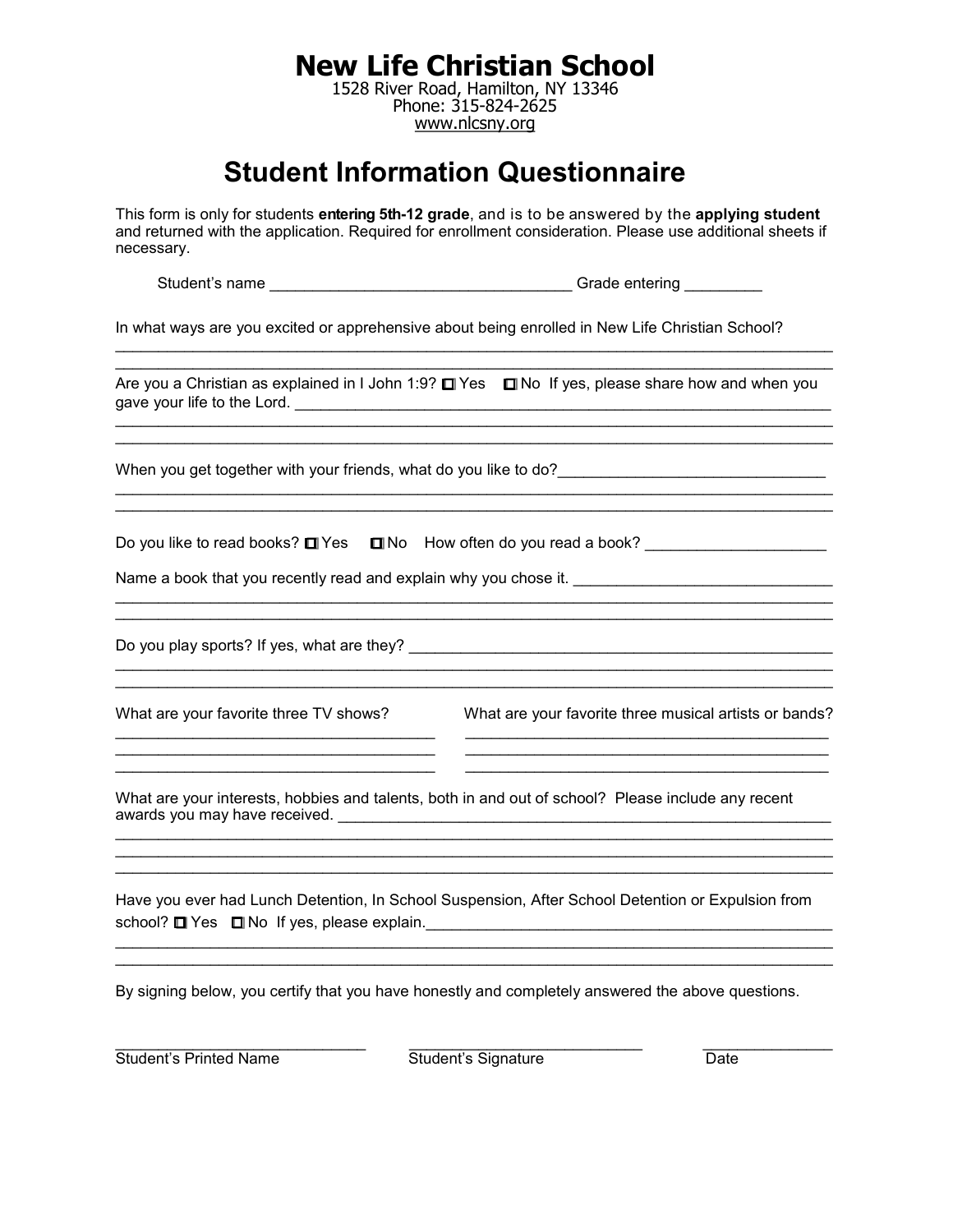# **Handbook Agreement for Parents and Students**

#### **Parents: Please read the following statements and sign below to indicate your agreement.**

I hereby affirm that I have read the Student/Parent Handbook and discussed the policies with my student. I certify that I consent to and will submit to all governing policies of the school, including all applicable policies in the Student/Parent Handbook.

I understand that the standards of the school do not tolerate profanity, obscenity in word or action, dishonor to the Holy Trinity and the Word of God, disrespect to the personnel of the school, or continued disobedience to the established policies of the school.

I understand that the services of the school are engaged by mutual consent, and that either the school or I reserve the right to terminate any or all services at any time. I understand that this Handbook does not contractually bind New Life Christian School and is subject to change without notice by decision of New Life Christian's Board of Education. Admission to the school is a privilege, not a right, and admission for one school year does not guarantee automatic admission for future school years.

| <b>Father's Printed Name</b> | Father's Signature | Date |  |  |
|------------------------------|--------------------|------|--|--|
| Mother's Printed Name        | Mother's Signature | Date |  |  |

#### **Students in Grades 5th -12th: Please read the following statement carefully and sign below to indicate your agreement.**

I hereby affirm that I have read the Student/Parent Handbook. I certify that I consent to and will submit to all governing policies of the school, including all applicable policies in the Student/Parent Handbook.

I understand that admission to the school is a privilege, not a right, and that any behavior, which is not consistent with the school's standards could result in the loss of that privilege.

Student's Printed Name **Student's Signature** Date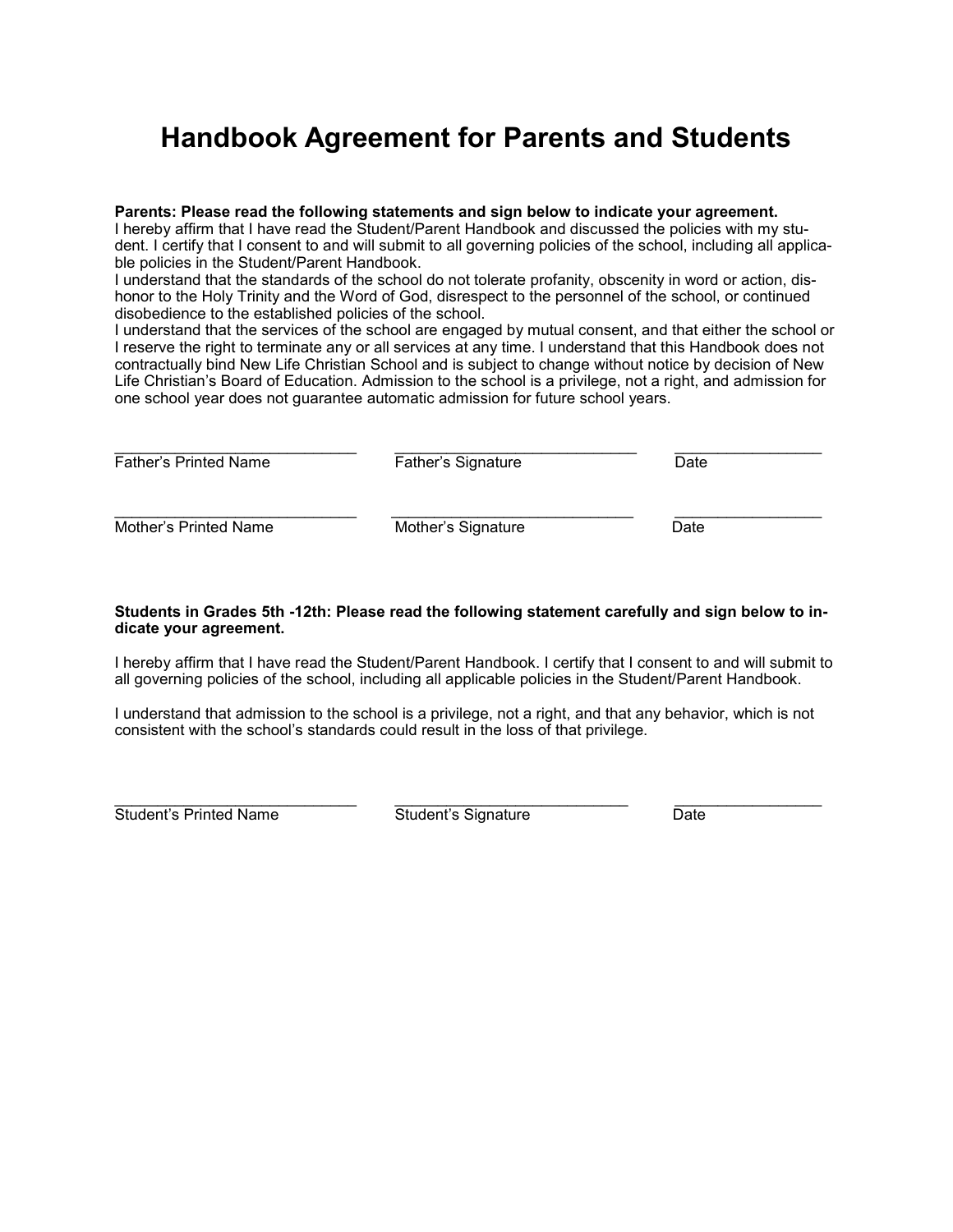

### TEACHER RECOMMENDATION FORM

#### **This form is required for admission consideration at New Life Christian School.**

I understand and agree that the information contained in the Teacher Recommendation Form is confidential and will be used only in the selection of candidates and will **not** become part of the candidate's permanent file. I also agree that this completed form will not be made available to candidates, parents, or anyone outside of the Admission's Committee, and I waive my right to read the confidential teacher recommendations and the school report for the student listed above.

| Printed Name of Parent/Guardian | Signature of Parent/Guardian | Date          |
|---------------------------------|------------------------------|---------------|
|                                 |                              |               |
| Name of Student                 | Age                          | Current Grade |

**Parent/Guardian Instructions**: Complete the child's personal information above. Read, sign and date the waiver in the box below. Attached is a New Life Christian School self-addressed and stamped envelope. Give this signed waiver with the envelope to your child's current teacher. The completed form should be MAILED or FAXED directly to New Life Christian School by your child's teacher.

**Teacher Instructions:** This recommendation will remain confidential and will **not** become part of the student's permanent record. When you have completed the form, please send it to New Life Christian School in the provided envelope or FAX it directly to the school office. Be sure the parent/guardian has signed the form in the space above. Feel free to use additional sheets, if necessary. Thank you for your time and effort!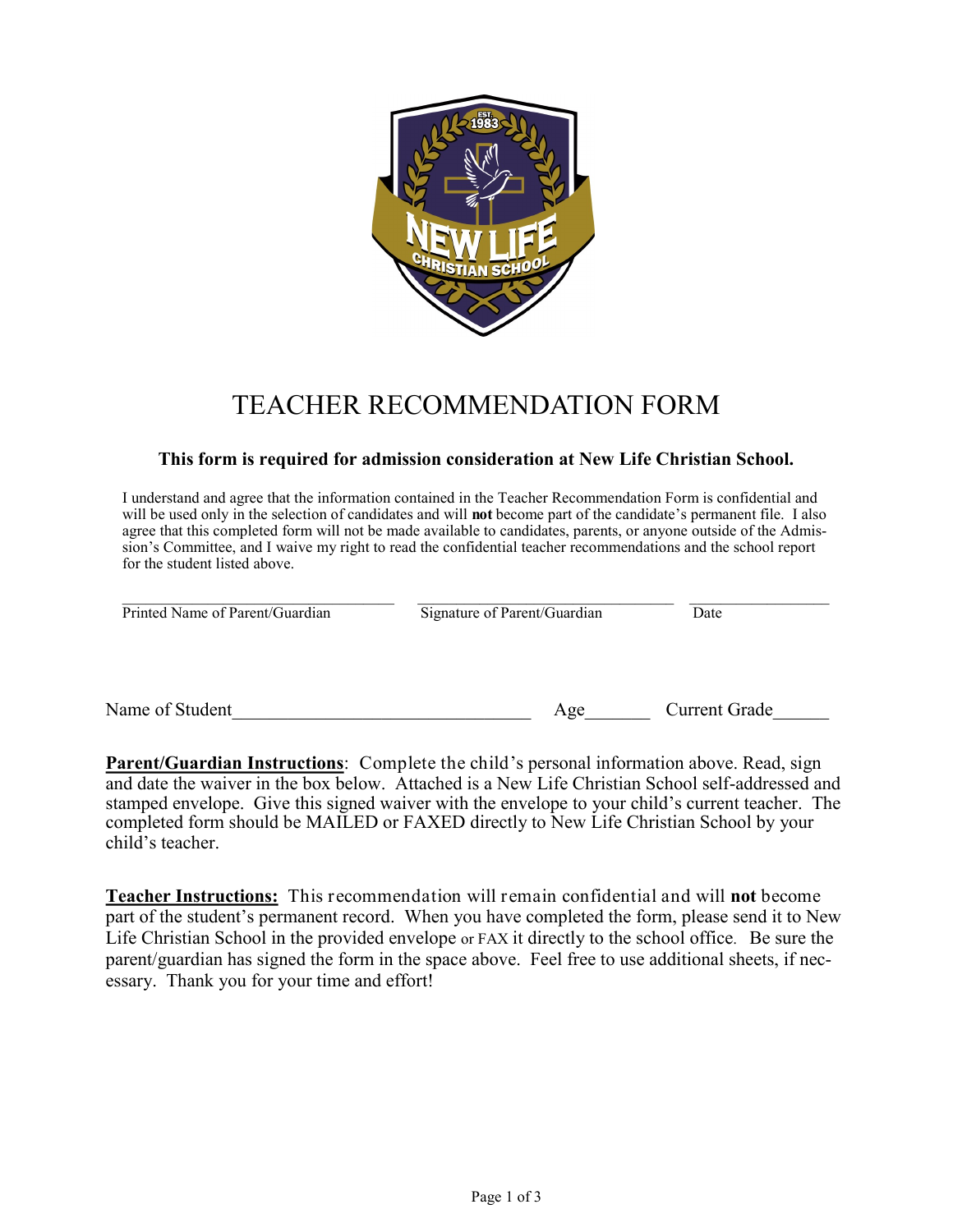1. Please rate the applicant on the following characteristics, as applicable.

|  |  | S=Superior AA=Above Average A=Average BA=Below Average N=No Basis for Judgment |
|--|--|--------------------------------------------------------------------------------|

|                                                            | S | AA | A | BA | N |
|------------------------------------------------------------|---|----|---|----|---|
| Gets along with peers                                      |   |    |   |    |   |
| Respects others' rights and property                       |   |    |   |    |   |
| Enters new activities enthusiastically                     |   |    |   |    |   |
| Cooperates with classmates and teachers                    |   |    |   |    |   |
| Is dependable                                              |   |    |   |    |   |
| Listens attentively                                        |   |    |   |    |   |
| Follows directions                                         |   |    |   |    |   |
| Accepts and follows through on suggestions for improvement |   |    |   |    |   |
| Shows leadership qualities                                 |   |    |   |    |   |
| Takes part in class discussions                            |   |    |   |    |   |
| Able to work independently                                 |   |    |   |    |   |
| Demonstrates self-confidence / positive self-image         |   |    |   |    |   |
| Exhibits self-control in the classroom                     |   |    |   |    |   |
| Follows the rules                                          |   |    |   |    |   |
| Accepts responsibility for own actions and mistakes        |   |    |   |    |   |
| Uses time wisely                                           |   |    |   |    |   |
| Completes class work in reasonable amount of time          |   |    |   |    |   |
| Completes homework assignments                             |   |    |   |    |   |
| Is enthusiastic about learning                             |   |    |   |    |   |
| Shows organization and planning skills                     |   |    |   |    |   |
| Understands concepts / materials                           |   |    |   |    |   |
| Uses classroom materials responsibly                       |   |    |   |    |   |

2. What are this student's areas of strength?

#### 3. In what areas does this student need to improve?